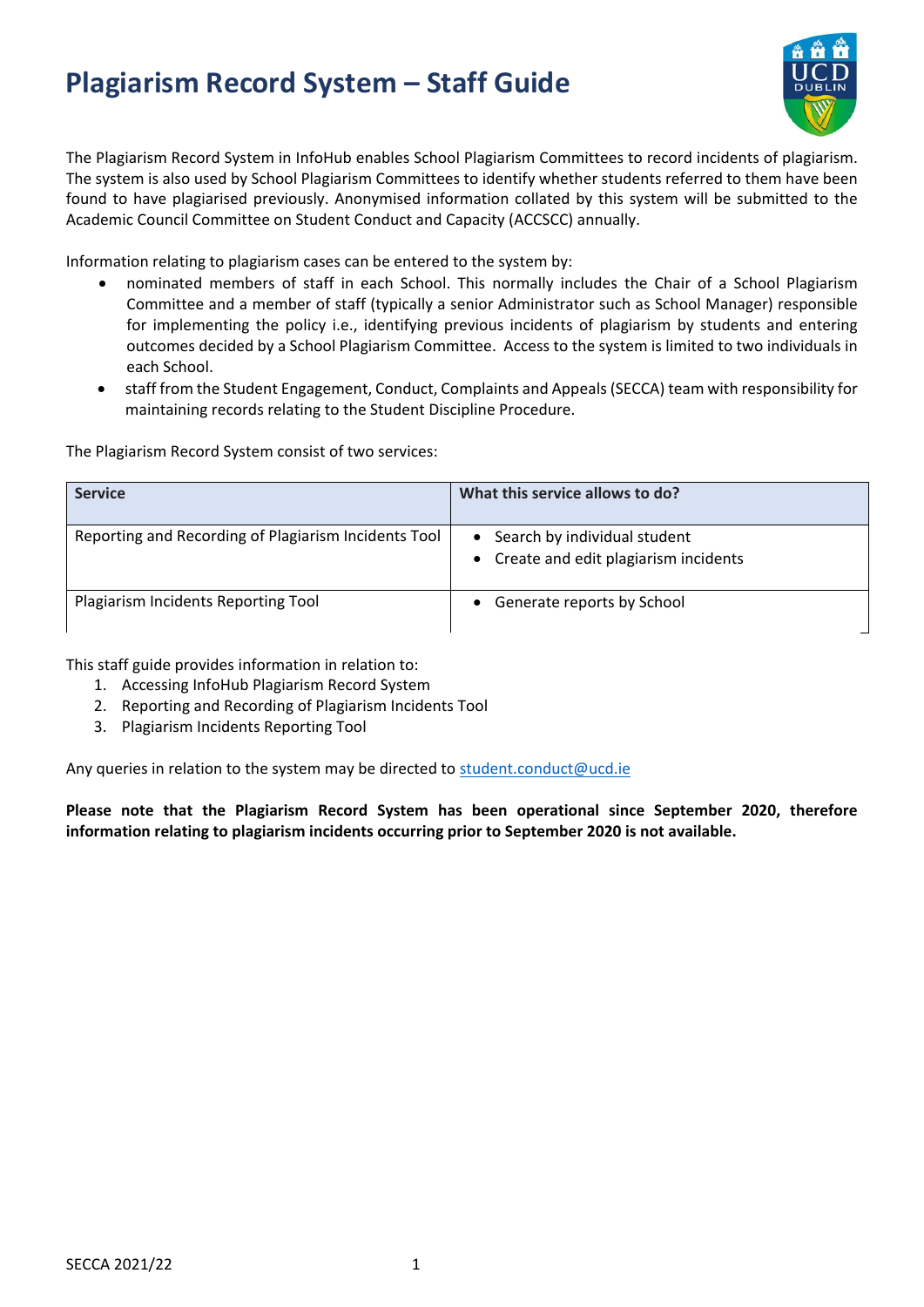## **Part 1 - Accessing Plagiarism Record System**

- 1. Login in to **UCD Connect** / Select **InfoHub**
- 2. On InfoHub select **Students** from the top menu



3. Select **Assessment & Grading** from Students menu

#### Students



4. Services available in Assessment & Grading screen now include 2 new options:

### > Reporting and Recording of Plagiarism Incidents

Allows members of School Plagiarism Committees to check whether a plagiarism incident was previously recorded for a particular student and to record details of plagiarism incidents that have come before them. Details will only be recorded if a decision is made that plagiarism has occurred. ☆

> Plagiarism Incidents Reporting Tool

Allows generating plagiarism incident reports by year, University, College and School. ☆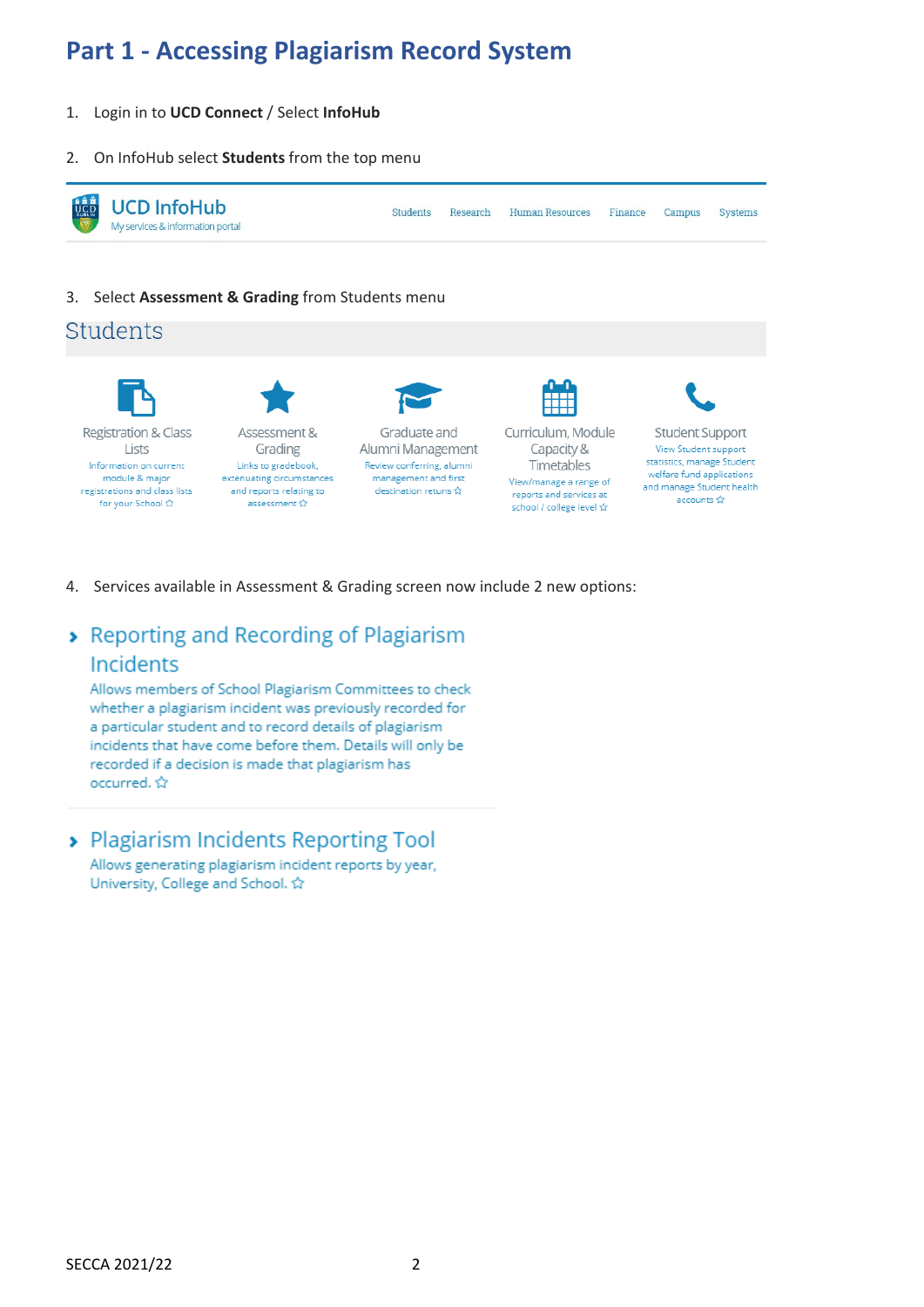### **Part 2- Reporting and Recording of Plagiarism Incidents Tool**

This service enables users in Schools to:

- search by student to identify whether any previous plagiarism breaches have been recorded for the student, and /or
- record plagiarism cases by students and outcomes decided by a School Plagiarism Committee. The cases need to be recorded only where the Committee finds that plagiarism has occurred, and the Committee applied a penalty or referred the case (without decision) to the University Student Discipline Procedure.

This tool also allows members of SECCA to record outcomes of the University Student Discipline Procedure in instances where cases were referred by School Plagiarism Committees (without decision).

- 1. Select **Reporting and Recording of Plagiarism Incidents** Tool
- 2. Insert the student number or student name / surname in the window and click **Search**

# Reporting and Recording of Plagiarism Incidents Select Student /Alumnus/Applicant: Search

3. Information relating to any previous plagiarism breaches recorded in relation to the student will be displayed, if applicable. See an example below.

### Reporting and Recording of Plagiarism Incidents

|                                                                          |                                | Select Student /Alumnus/Applicant: |                         | Clear                                       |                                  |                                       |                                          |                            |  |
|--------------------------------------------------------------------------|--------------------------------|------------------------------------|-------------------------|---------------------------------------------|----------------------------------|---------------------------------------|------------------------------------------|----------------------------|--|
| Details of Plagaiarism Incidents for                                     |                                |                                    |                         |                                             |                                  |                                       |                                          |                            |  |
|                                                                          | <b>Incident</b><br><b>Type</b> | <b>Module</b><br>Code              | <b>Academic</b><br>Year | <b>First / Subsequent</b><br><b>Offence</b> | <b>Assessment</b><br><b>Type</b> | <b>Nature of</b><br><b>Plagiarism</b> | <b>Outcome</b>                           | Date of<br><b>Decision</b> |  |
| Ø                                                                        | Plagiarism                     | CHEM10030                          | 2020/2021               | First                                       | Class Test                       | Other                                 | Addressed by the Plagiarism<br>committee | 01 Dec 2020                |  |
| 1 rows took .04 seconds to run [8] Export to Excel<br>+ Add New Incident |                                |                                    |                         |                                             |                                  |                                       |                                          |                            |  |

- 4. To record a new incident, select **+ Add New Incident** button at the bottom of the screen
- 5. Fill in the required fields using drop down lists on **Add / Edit Plagiarism Incident** screen and **Save**

### Add/ Edit Plagiarism Incident

All fields need to be populated before the form can be submitted. Please contact SECCA for any queries relating to what data should be recorded against a plagiarism incident

| Student*                    |                                                                                                    |
|-----------------------------|----------------------------------------------------------------------------------------------------|
| Academic Year*              | $\overline{\phantom{a}}$                                                                           |
|                             | Academic Year must be selected in order for the Module Information for the student to be displayed |
| First / Subsequent Offence* | ÷                                                                                                  |
| Assessment Type*            | $\overline{\phantom{a}}$                                                                           |
| Nature of plagiarism*       | $\overline{\phantom{a}}$                                                                           |
| Outcome*                    | $\overline{\phantom{a}}$                                                                           |
| Date of Decision*           |                                                                                                    |
| SECCA 2021/22               |                                                                                                    |